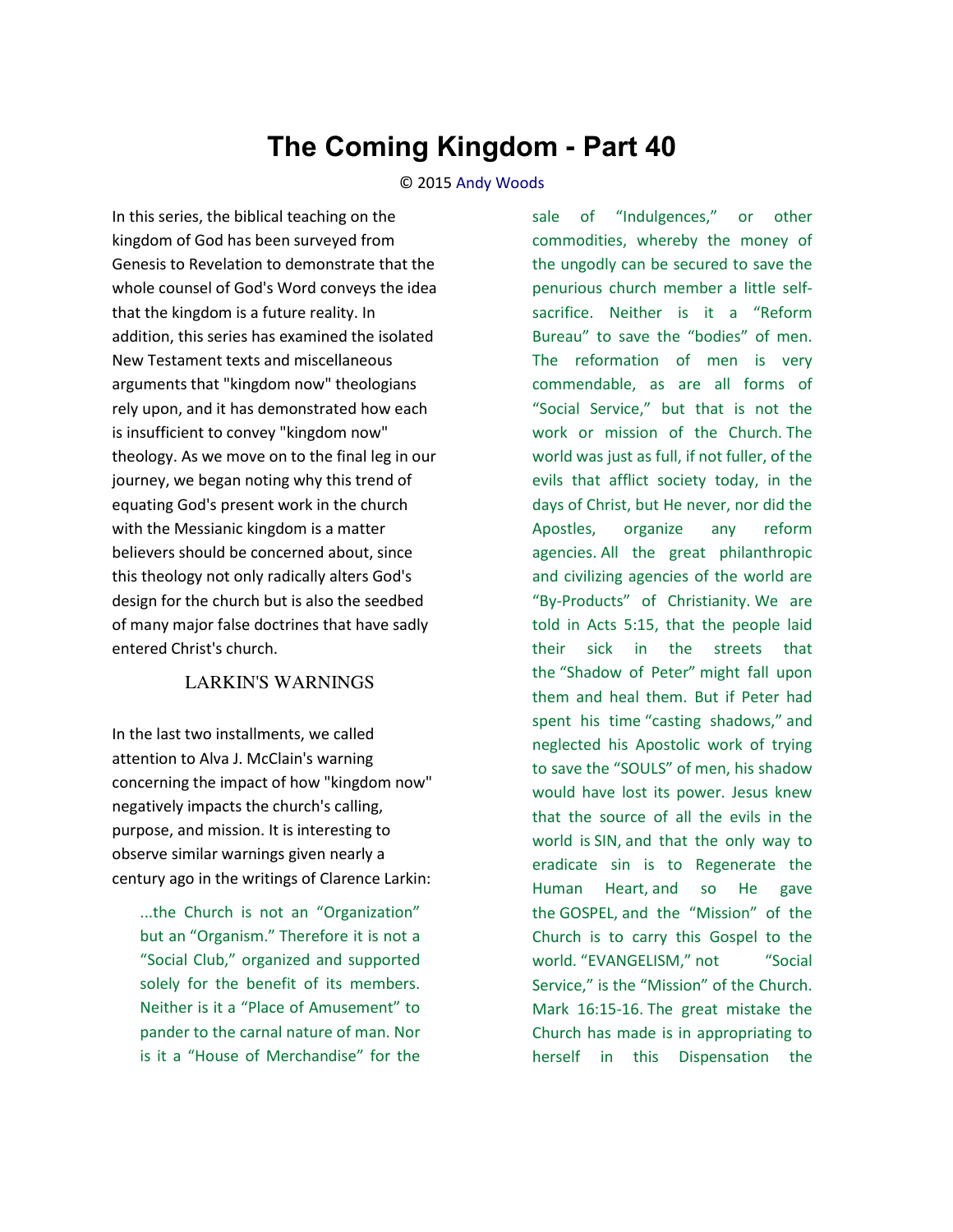promises of earthly conquest and glory which belong exclusively to Israel in the "Millennial Age." As soon as the Church enters into an "Alliance with the World," and seeks the help of Parliaments, Congresses, Legislatures, Federations and Reform Societies, largely made up of ungodly men and women, she loses her spiritual power and becomes helpless as a redeeming force.1

## Larkin further notes:

...but the "Mission" of the Church is her "COMMISSON" to "Evangelize" the world. Mark 16: 15-16. Acts 1:7-8. The "Kingdom ldea" has robbed the Church of her "UPWARD LOOK," and of the "BLESSED HOPE." There cannot be any "Imminent Coming" to those who are seeking to "Set up the Kingdom." The "Kingdom Idea" has robbed the Church of the "Pilgrim" and "Martyr Spirit," and caused it to go down into Egypt for help. When the Church enters into an "Alliance with the World," and seeks the help of Parliaments, Congresses, Legislatures, Federations and Reform Societies, largely made up of ungodly men and women, she loses her "SPIRITUAL POWER" and becomes helpless as a redeeming force. The end of such an "Alliance" will be a "Religious Political Regime" that wilt-pave the way for the revelation of Satan's great

## "Religious Political Leader" and "Superman" – the ANTICHRIST. $2$

Here, Larkin notes at least *five* consequences that 'kingdom now" theology has upon Ecclesiology, or the doctrine of the church. *First*, "kingdom now" theology causes the church to drift into a Social Gospel agenda favoring holistic redemption of societal structures in lieu of fulfilling the Great Commission. When the church becomes something that God never intended nor called her to be, she cannot expect, and in fact will be emptied of, His divine resources and empowerment. *Second*, viewing itself as the kingdom of God upon the earth causes the church to become at home in the world in contradistinction to the New Testament portrayal of the church as a mere pilgrim passing through both temporary and alien territory en-route to her ultimate eternal destination. Both of these points were covered in the prior installment. However, let us now take note of *three* equally important points that Larkin's above comments surface.

# **ALLIANCES WITH NON-BIBLICAL GROUPS**

*Third*, because there are not presently and numerically enough Christians necessary to establish God's kingdom upon the earth, it becomes necessary for the church to find common ground with those who do not share its biblical convictions in order to build the political coalition needed to implement a "kingdom now" social agenda. As noted above, Larkin well explains:

 $\overline{a}$ 

 $\overline{a}$ 

<sup>1</sup> Clarence Larkin, *Rightly Dividing the Word* (Glenside, PA: Clarence Larkin Estate, 1920), 48.

<sup>2</sup> Clarence Larkin, *The Second Coming of Christ* (Glenside, PA: Clarence Larkin Estate, 1918), 51.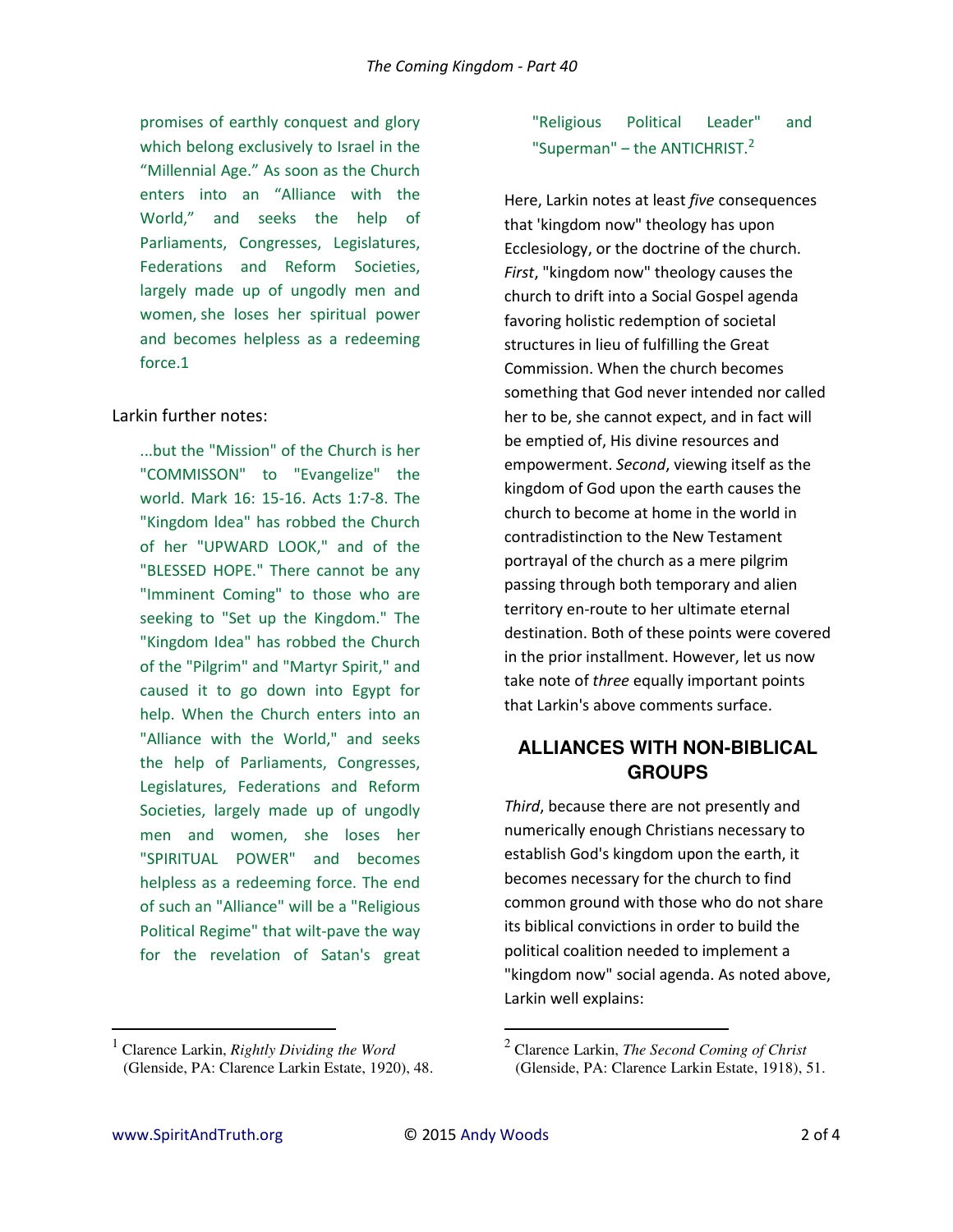The great mistake the Church has made is in appropriating to herself in this Dispensation the promises of earthly conquest and glory which belong exclusively to Israel in the "Millennial Age." As soon as the Church enters into an "Alliance with the World," and seeks the help of Parliaments, Congresses, Legislatures, Federations and Reform Societies, largely made up of ungodly men and women, she loses her spiritual power and becomes helpless as a redeeming force.3

In the prior installment, we noted the "kingdom now" agenda behind popular pastor Rick Warren's "PEACE" plan. Consequently, it comes as no surprise that Warren has become one of the leading advocates of ecumenism in our day. Recently, the "Evangelicals and Catholics Together" mantra has been given new life by mega-church pastor and bestselling author Rick Warren. In a recent interview with Catholic News Service, he noted:

*We have far more in common than what divides us*. When you talk about Pentecostals, charismatics, evangelicals, fundamentalists, *Catholics*, Methodists, Baptists, Presbyterians, on and on and on and on. Well they would all say we believe in the trinity, we believe in the Bible, we believe in the resurrection, we believe salvation is through Jesus Christ. *These are the big issues*. *Sometimes Protestants think that Catholics worship Mary like she's another god. But that's* 

*not exactly catholic doctrine*...and people say well *what are the saints all about? Why are you praying to the saints? And when you understand what they mean by what they're saying there's a whole lot more commonality.* Now there are still real differences, no doubt about that. *But the most important thing is if you love Jesus, we're on the same team*. The unity that I think we would see realistically is not a structural unity but *a unity of mission*. And so, when it comes to the family we are co-workers in the field on this for the protection of what we call the sanctity of life, the sanctity of sex, and the sanctity of marriage. *So there's a great commonality and there's no division* on any of those three. Many times people have been beaten down for taking a Biblical stance. And they start to feel, "well maybe I'm out here all by yourself." No you're not (italics added).<sup>4</sup>

Has Warren forgotten that we, as Protestants, broke away from the Roman Catholic Church during the days of Martin Luther and John Calvin? Why the existence of this historical rupture between Protestants and Catholics? The answer to this question lies in the fact that we as Protestants saw things in Roman Catholicism that we could not find in Scripture. There are vast and insurmountable theological divisions between Bible-believing Evangelicals and the Roman Catholic Church. The rallying

 $\overline{a}$ 

l

<sup>3</sup> Larkin, *Rightly Dividing the Word*, 48.

<sup>&</sup>lt;sup>4</sup> Matt Slick, "Rick Warren's Comments on Roman Catholicism," online:www.carm.org, accessed 20 July 2015.